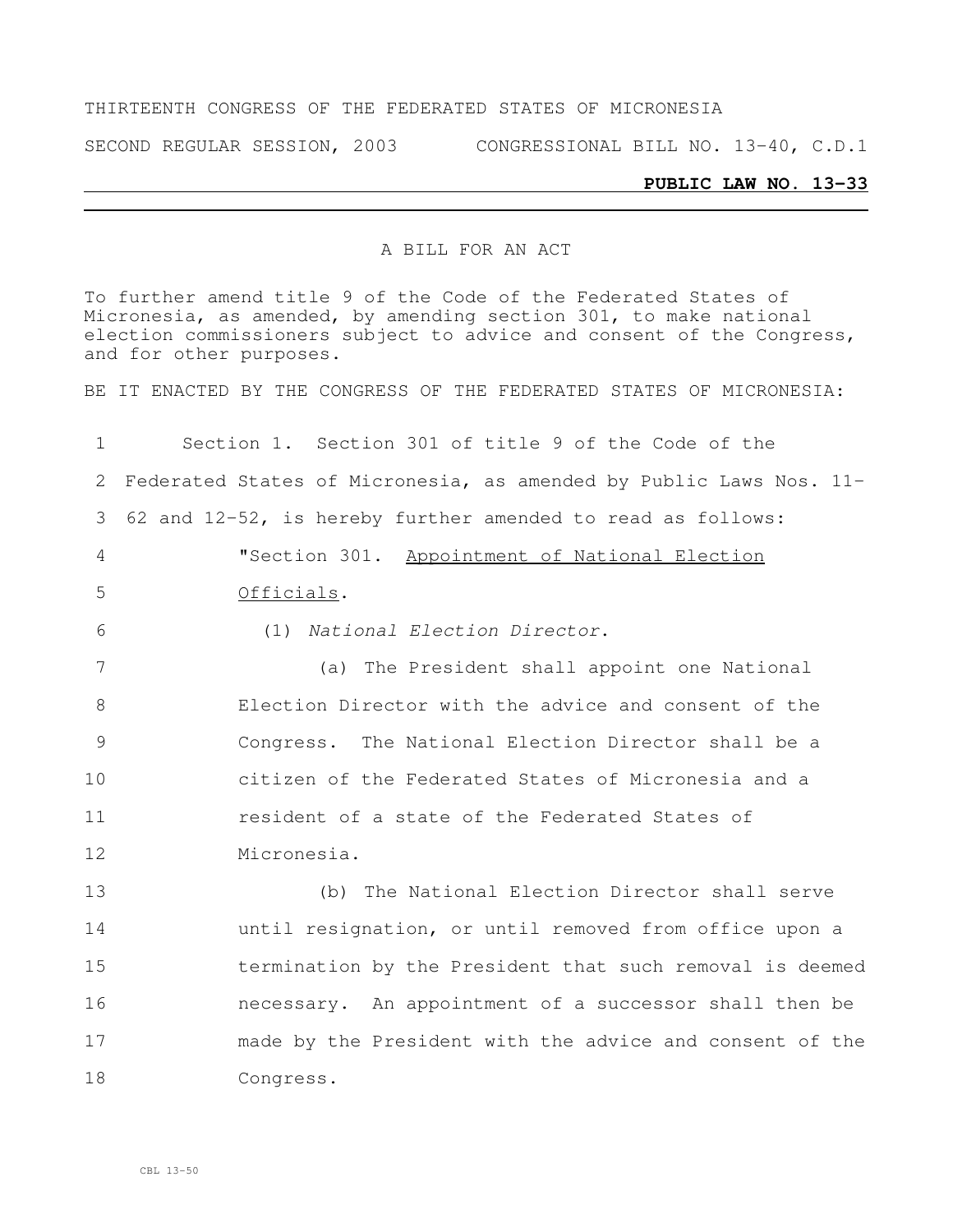#### **PUBLIC LAW NO. 13-33**

(2) *National election commissioners*.

 (a) The President shall appoint a national election commissioner for each of the four States, with the advice and consent of the Congress.

 (b) National election commissioners serve for a term of 4 years, which term shall commence upon 7 appointment, subject to removal by the President for 8 6 8 agood cause; provided, that they shall be employed full- time and compensated pursuant to employment contracts during their four-year terms only for such period(s) of 11 time as deemed necessary by the President of the FSM for 12 the purpose of preparing for and administering an upcoming election.

 (c) National election commissioners shall not concurrently serve as State election commissioners; **provided, however, that if any current national election**  commissioner is nominated to serve as a State election commissioner, he or she may continue to serve as national election commissioner until such time as a new appointment by the President becomes effective.

 (d) Each national election commissioner shall be a legal resident of the State for which he is appointed to serve as national election commissioner." Section 2. This act shall become law upon approval by the President of the Federated States of Micronesia or upon its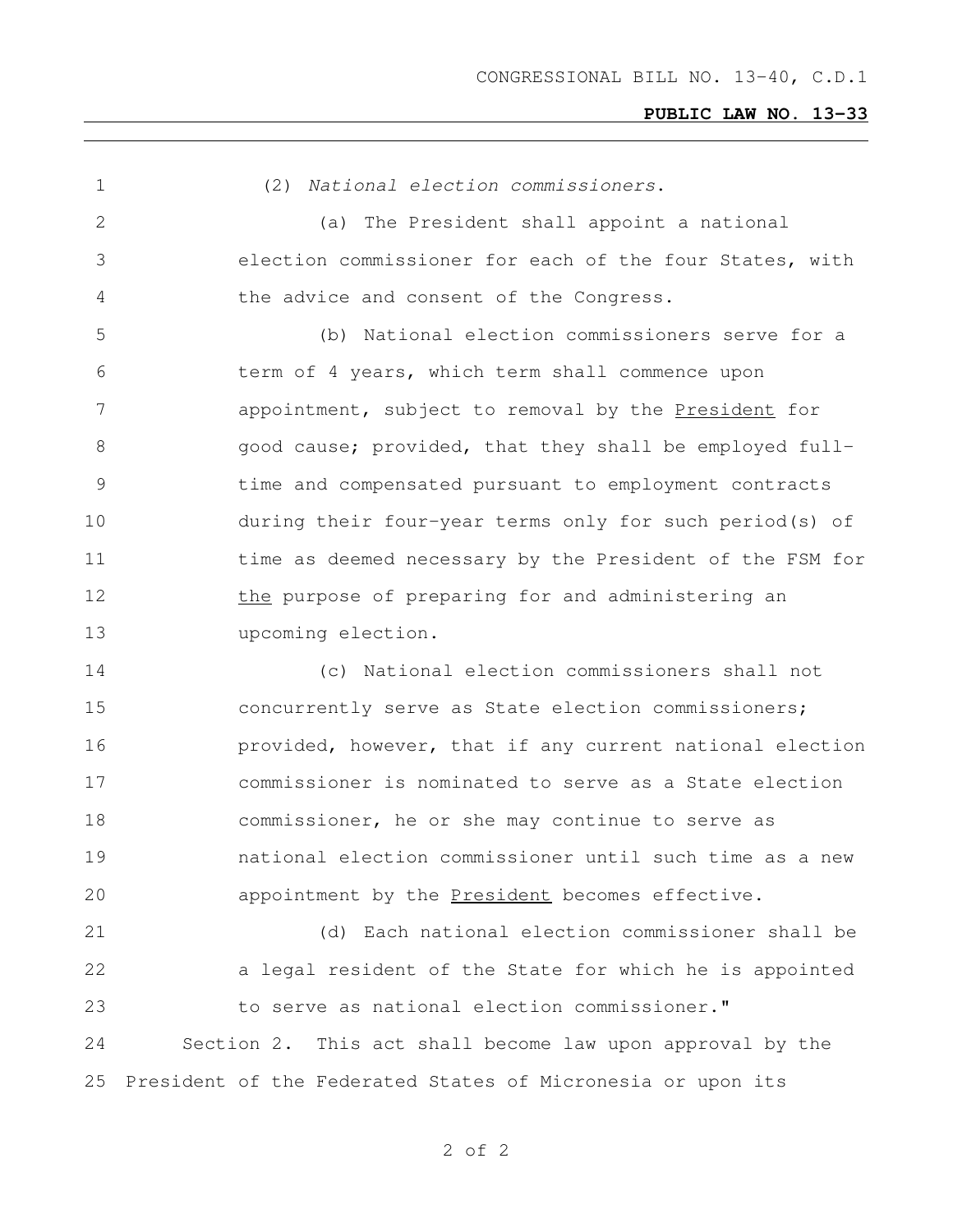## **PUBLIC LAW NO. 13-33**

| $\mathbf 1$    | becoming law without such approval. |                                 |                                |
|----------------|-------------------------------------|---------------------------------|--------------------------------|
| $\sqrt{2}$     |                                     |                                 |                                |
| $\mathfrak{Z}$ |                                     |                                 | $\sim$ 2003                    |
| $\overline{4}$ |                                     |                                 |                                |
| $\mathsf S$    | Law without signature               |                                 |                                |
| $6\,$          | December 29, 2003                   |                                 |                                |
| $\sqrt{ }$     |                                     |                                 |                                |
| $\,8\,$        |                                     |                                 |                                |
| $\mathcal{G}$  |                                     | Joseph J. Urusemal<br>President |                                |
| $10$           |                                     |                                 | Federated States of Micronesia |
| 11             |                                     |                                 |                                |
| 12             |                                     |                                 |                                |
| 13             |                                     |                                 |                                |
| 14             |                                     |                                 |                                |
| 15             |                                     |                                 |                                |
| 16             |                                     |                                 |                                |
| 17             |                                     |                                 |                                |
| 18             |                                     |                                 |                                |
| 19             |                                     |                                 |                                |
| 20             |                                     |                                 |                                |
| 21             |                                     |                                 |                                |
| 22             |                                     |                                 |                                |
| 23             |                                     |                                 |                                |
| 24             |                                     |                                 |                                |
| 25             |                                     |                                 |                                |
| 26             |                                     |                                 |                                |